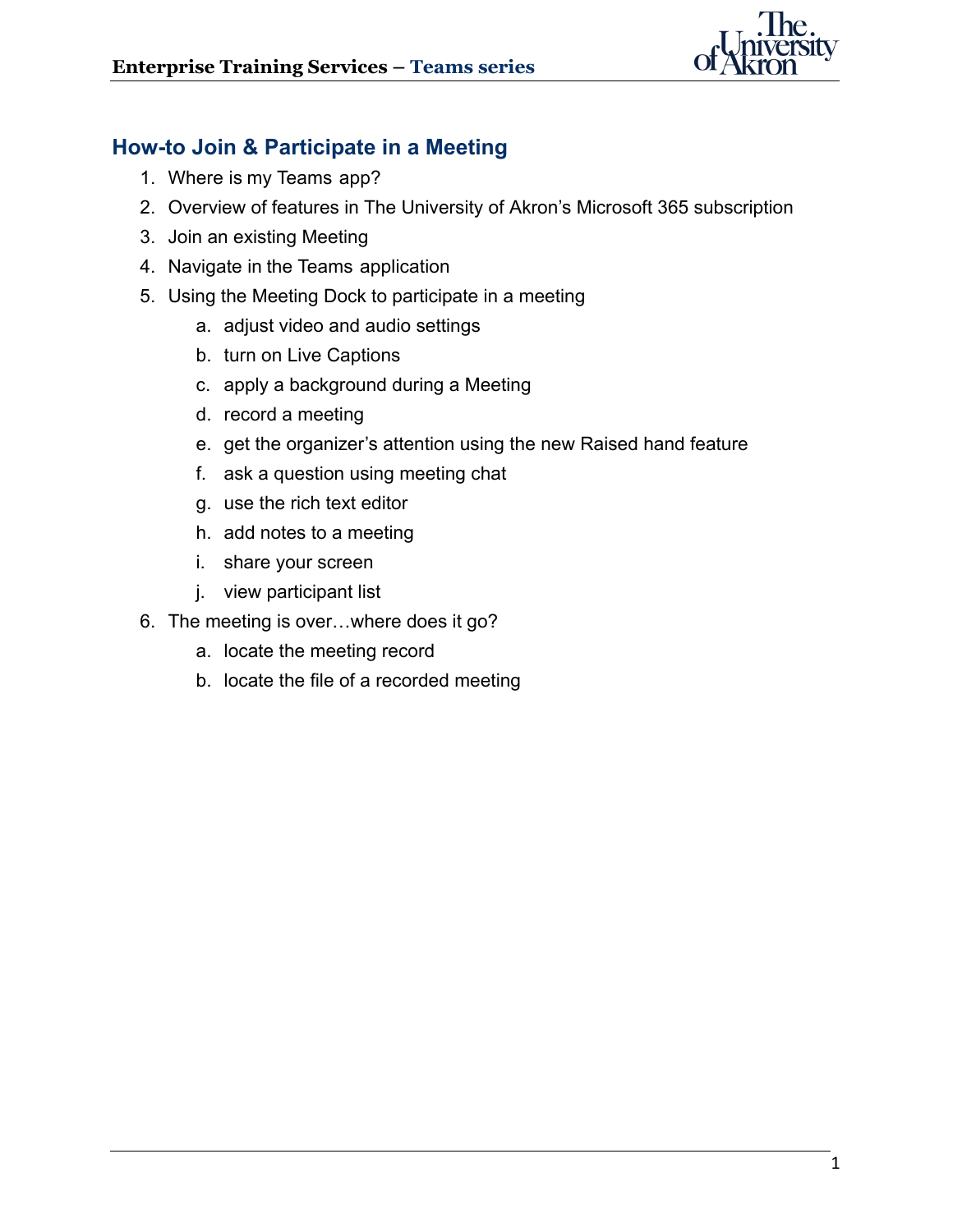

## **Create & Manage Your Team**

- 1. Understand when best to create a Team, Chat, Meeting, or make a Call
- 2. Create a Teams Meeting within Outlook
	- a. set date and time
	- b. add Teams location and participant link
	- c. set meeting options
- 3. Locate an existing Team
	- a. locate public Teams
	- b. locate private Teams
- 4. Create a Team
	- a. choose from starter or existing Team templates
	- b. understand Team privacy and use case
	- c. add members
- 5. Delete a Team
	- a. what happens to files from a deleted Team?
	- b. mark for deletion
- 6. Manage team members and permissions
	- a. understand differences between Owner, Member and Guest roles
	- b. control Member and Guest role permissions
	- c. change role assignments
- 7. Chats vs conversations
	- a. What's the difference?
	- b. create and invite others to a chat
	- c. share your screen during a chat
	- d. pop-out a chat window
	- e. edit a chat message after it's posted
	- f. use emojis to quickly respond to chat
	- g. post a conversation to Teams channels
- 8. Create Team channel
	- a. understand channel privacy and use case
	- b. create a Standard channel
- 9. Use Team File Tab
	- a. understand features a Tab adds to a team
	- b. open and edit files shared with the Team
	- c. pin a file to top for easy reference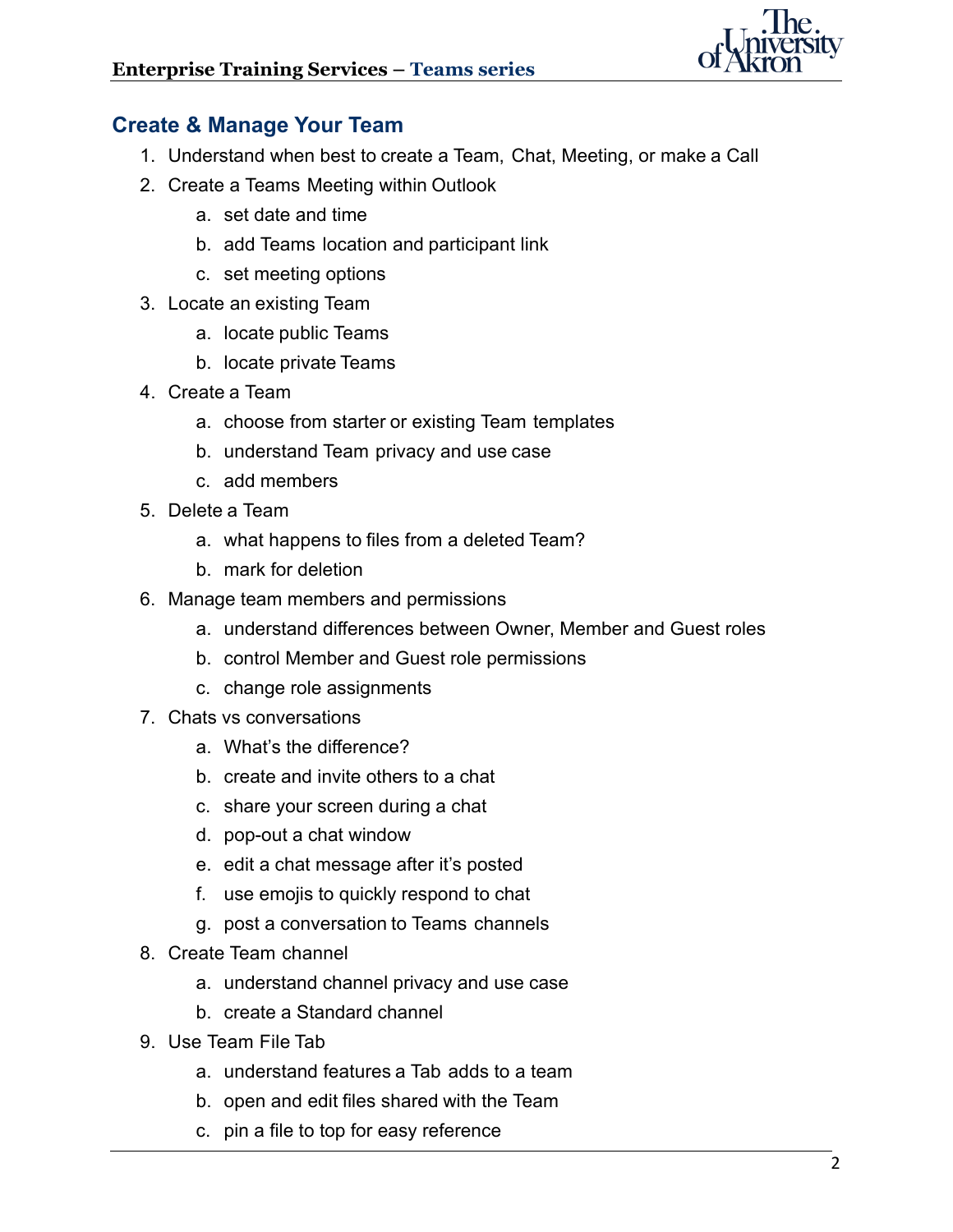

## **How-to Add New Capabilities to Your Team**

- 1. Understand functionality using Teams application Tabs
- 2. File tab
	- a. Upload work files from SharePoint or OneDrive to a Team
	- b. post files from your OneDrive to the Team
	- c. synchronize SharePoint files to your Team
	- d. convert a work file to a File tab menu item
	- e. understand file synchronization between Teams and SharePoint and Teams and OneDrive
- 3. Create a Meeting within Teams
- 4. Making calls from Teams
	- a. make a phone or video call within Teams
	- b. who can I call from Teams?
	- c. work in Teams during call
- 5. Search Teams for messages, people & files
	- a. use powerful filters to narrow results
	- b. preview results in Teams
- 6. Set status to prevent accidental interruptions
- 7. Monitor your Teams by changing Notification settings